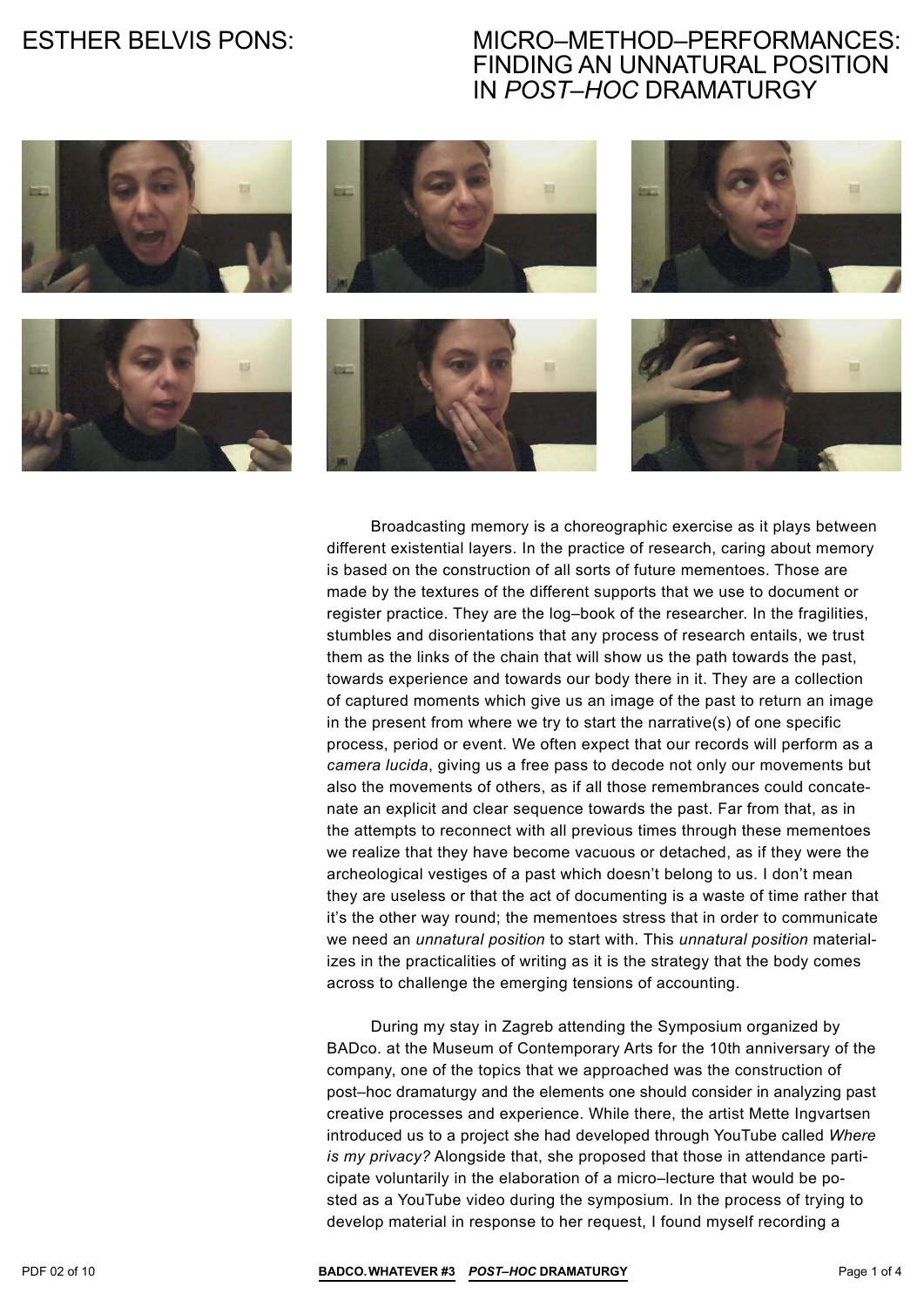### Micro–Method–Performances: Finding An Unnatural Position In *Post–Hoc* Dramaturgy

speech for YouTube. It was a video where I talked briefly about the use of some specific approach in my research and then spent the remainder of the time on some other nonsense. Months later while watching the video again I noticed the interest of it wasn't the content at all. The problem I was addressing at the time wasn't a problem anymore. What the video was showing me was something completely different. It was showing the actual meaning of what it means to research in an international context, it was locating my body in a certain position and it was claiming the need of that body to communicate.

The video shows me in a delinked [1] situation; I am in a small room of a hotel, in a country and a language which I don't know, surrounded by people who I don't know and with no clear idea of what I am doing there. At the moment the video is recorded, I realize partly that the concerns that emerged related not to the fact that I was out of my routine but to the fact that I didn't have a routine anymore. Hence, the interest of the video is how this recording, instead of creating meaning about what is happening outside of me (about the object of my research), reveals what is happening to my body. The need to communicate, to find an addressee, a point of reference, a position from which to account oneself, are all elements which later become crucial in establishing an unnatural position and the conditions from where I would compose the post–hoc dramaturgy. The situation shown in the video is not an isolated event such as I would face in my research in situations when following the creative process of different artists. So the video, instead of becoming crucial to determine the nature of the events I am researching, becomes crucial in describing my different positions as a researcher in time.

The act of dialoguing with memory intermingles the transits of the body between the literal, certain and concrete (that is what the collection of mementoes offers) with the lateral, possible and blurred of our bodily memory and places them next to all the moments which have already been swallowed by the ungraspable past. In research writing then becomes a (de)constructive performance, as it moves, expands and locates in a particular manner the (in)existent. Thus, it endlessly searches to recompose the figures of something which is already fissured, cracked or ripped. Probably that is one of the reasons why the atmosphere of research is infused with (im)possibilities and (in)finitudes. In–between those paradoxes the researcher finds the agency to choreograph within the factual, the sensed and the lost. The agency of accounting is primarily based on the unnatural position which leads in the act of writing to an unnatural narrative [2]. The writing is then characterized by *deviations* which are nothing less than the *affects* of experience, which coming from the immersed body are always difficult to translate. *Affections* as *deviations* which give to the researcher new presence(s); my body is *affected*, that is the reason why my body talks (206) [3].

The affections in research are not generally made visible. The interest in approaching them lies in their capacity to recompose our memories from another perspective and also to open a discussion around the *use* of our bodies when we are immersed in the process of research. Of course, the opportunities of *affection* appear always in relation to risks. Those risks can be of different nature as they engage the body in diverse ways. My disquiet

[ 1 ] MIGNOLO, W. D. (2007). "Delinking: The rhetoric of modernity, the logic of coloniality and the grammar of de–coloniality." Cultural Studies 21 (2-3): 449–514.

[ 2 ]

Unnatural narratives 'seek to describe the ways in which projected storyworlds deviate from real –world frames, and, in a second step, it then tries to interpret these deviations'. In: ALBER, JAN et al. (2010), "Unnatural Narratives, Unnatural Narratology: Beyond Mimetic Models<sup>'</sup> Narrative 18.2: 113–36.

[ 3 ] Latour, B. (2004). "How to Talk About the Body? The Normative Dimension of Science Studies". Body & Society 10: 205-229.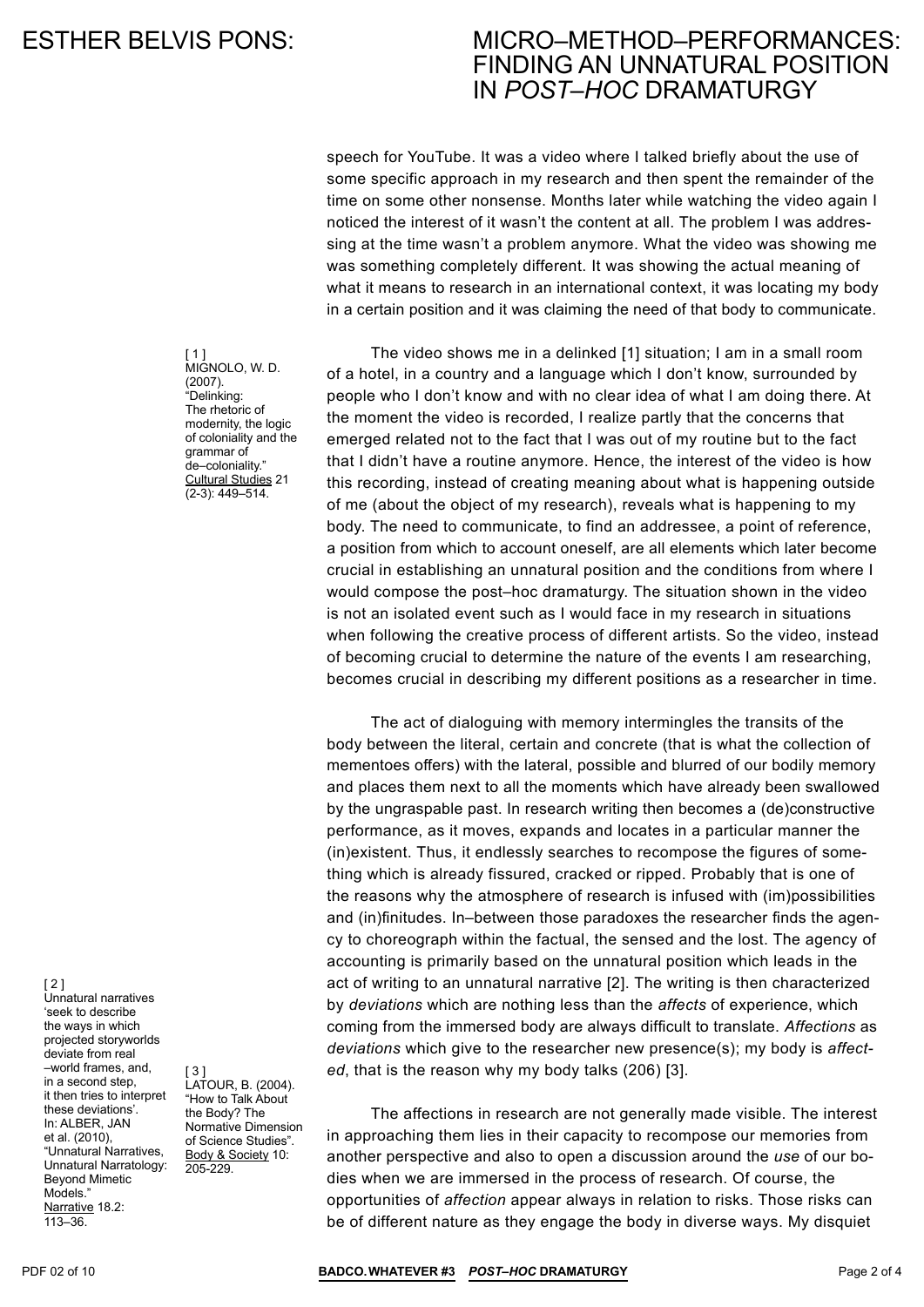### Micro–Method–Performances: Finding An Unnatural Position In *Post–Hoc* Dramaturgy

appears while carrying an international research project that follows the creative process of different companies. Difficulties, challenges and discomforts appear in the journey; not only in the factual act of traveling, of dealing with different cultures, contexts, dynamics and so on but also when facing the laboring act of materializing those experiences, in giving them an appearance and in communicating them. To overcome those problems, I have attributed to my body three basic operational parameters which help me in choreographing my own memory: nomadism, net–gaming and transduction. Nomadism emerges from the liminal position which appears in the continuous intermezzo where the researcher is located. As Deleuze and Guattari stress, nomadism is a way of being in between two points. Nomadism is necessary in order to be there, to meet, and to render cosmopolitanism. I understand cosmopolitanism as having my body oriented to openness, open to those (dis)ordering risks which are necessary to communicate with the stranger–'other', with the foreigner–'other', with the alien–'other', to become in–the–other. Net–gaming is the name I have given to the practice of Actor –Network–Theory. It is characterized by the playful exercise of relating actants, or welcoming aliens and giving continuity to a speech which is by nature discontinuous, due to memory. And finally, the idea of transduction as Adrian Mackenzie explains: "To think transductively is to mediate between different orders, to place heterogeneous realities in contact, and to become something different" (18) [4]. Transduction encompasses a way to approach undomesticated experiences, to recompose what dissolves, to grow (e) scapes, to create something from something else.

Those operational conditions emerged spontaneously during the process of research. My goal here is not to explain them in depth but rather to point to their relationship with the problematic that the researcher has to cope with. The fact that they become explanatory regarding my position as a researcher doesn't mean that I haven't always performed these conditions successfully. Having a predisposition or even being ready doesn't mean being successful, doesn't mean being capable, doesn't mean being productive. Most of the time as a beginner in practicing the attributes of the nomad and net–gaming transducer, as a stranger, as a thespian, you fail. You fail in locating your body, you fail in spurring the intimate, and you fail in contextualizing persuasion. I sometimes failed because the game is about that, because failure also belongs to our nature. Although failure "signals the breakdown of an inspiration or an agreed demand, breakdown" it also "indexes an alternative route or a way of doing or making" (2) [5]. In that sense, our failures open us to a way of understanding our own process of research and our position in it.

I started this article talking about the role of mementoes in the construction of a memory and how they later dialogue with the body for a new bodily–meaning. When I found myself revising the mementoes I had such as photographs, audio–recordings used as a diary, a blog (which I stopped using), videos and notes, I realized that the content of them wasn't as relevant as I thought it would be. Of course they helped me to remember and give an order to spaces, people and events but the most important things I could remember without looking to my own records. In a few cases they were even boring as they wouldn't give me a priori any key to develop a *post–hoc*

 $[4]$ MacKenzie, A. (2006). Transduction: Bodies and Machines at Speed. London: Continuum [2002]

[ 5 ] Bailes, S. J. (2011). **Performance** Theatre and the Poetics of Failure. London & New York: Routledge.